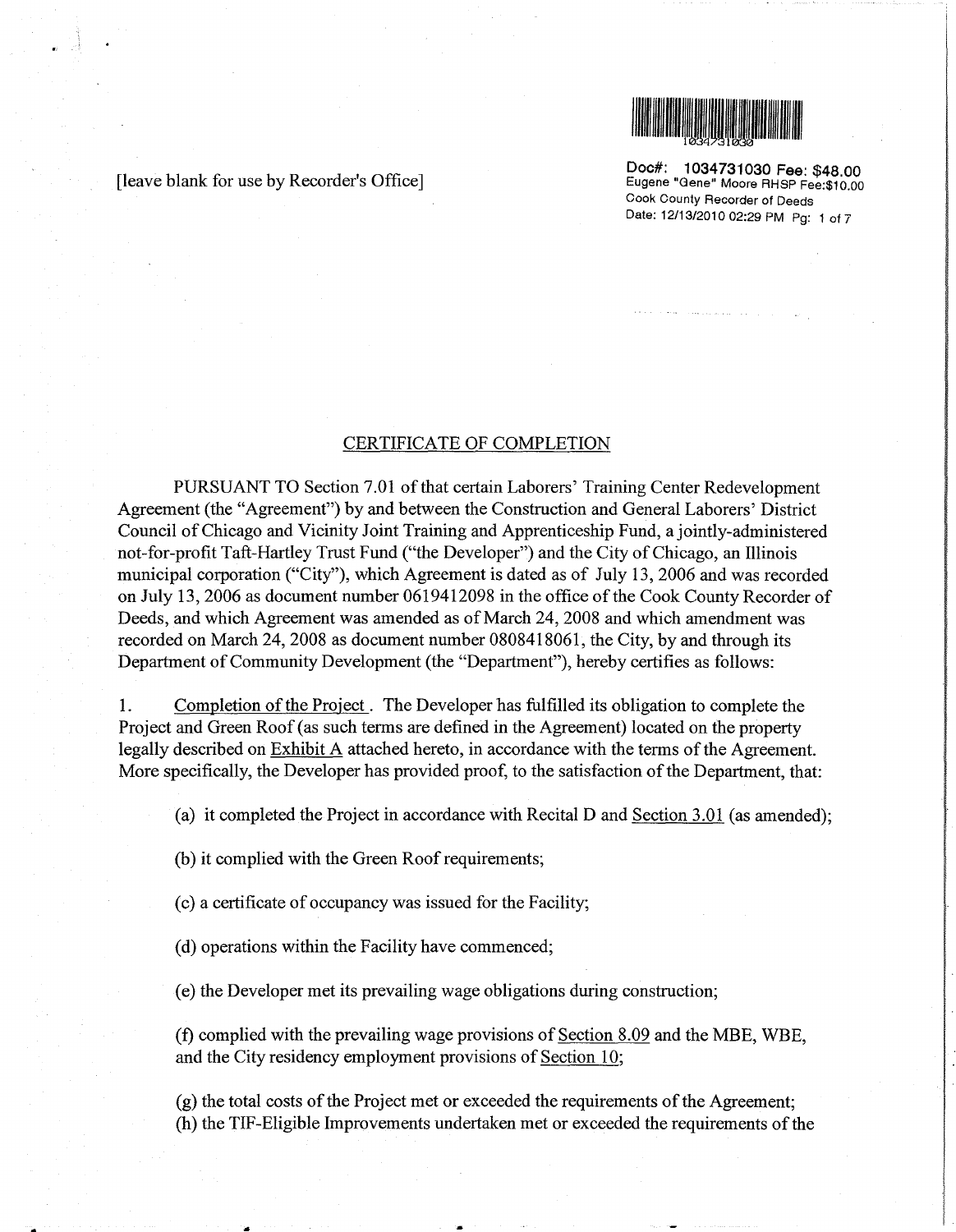### Agreement;

(i) the Developer submitted sufficient proof that the amount ofTIF-Eligible Improvements made or incurred equals or exceeds the issuance value of the City Note;

(j) lien waivers, owner's sworn statements, general contractor's sworn statements, and related construction issues meet the requirements of the Agreement.

(k) Developer affirmed that the representations and warranties of the Redevelopment Agreement are true and correct and the Developer is in compliance with all covenants contained therein;

(1) Developer affirmed that it has received no notice and has no knowledge of any liens or claim of lien either filed or threatened against the Property except for the Permitted Liens; and

(m) Developer affirmed that there exists neither an Event of Default which is continuing nor a condition or event which, with the giving of notice or passage of time or both, would constitute an Event of Default.

All terms not defined herein are as defined in the Agreement.

2. Other provisions of Agreement; no waiver. Except with respect to the terms of the Agreement specifically related to the Developer's obligation to complete the Project, which the City hereby certifies has been satisfied: (a) all executory terms and conditions of the Agreement and all representations and covenants contained therein remain in full force and effect; and (b) the issuance of this certificate shall not be construed as a waiver by the City of any of its rights and remedies pursuant to such executory terms.

[signature page follows]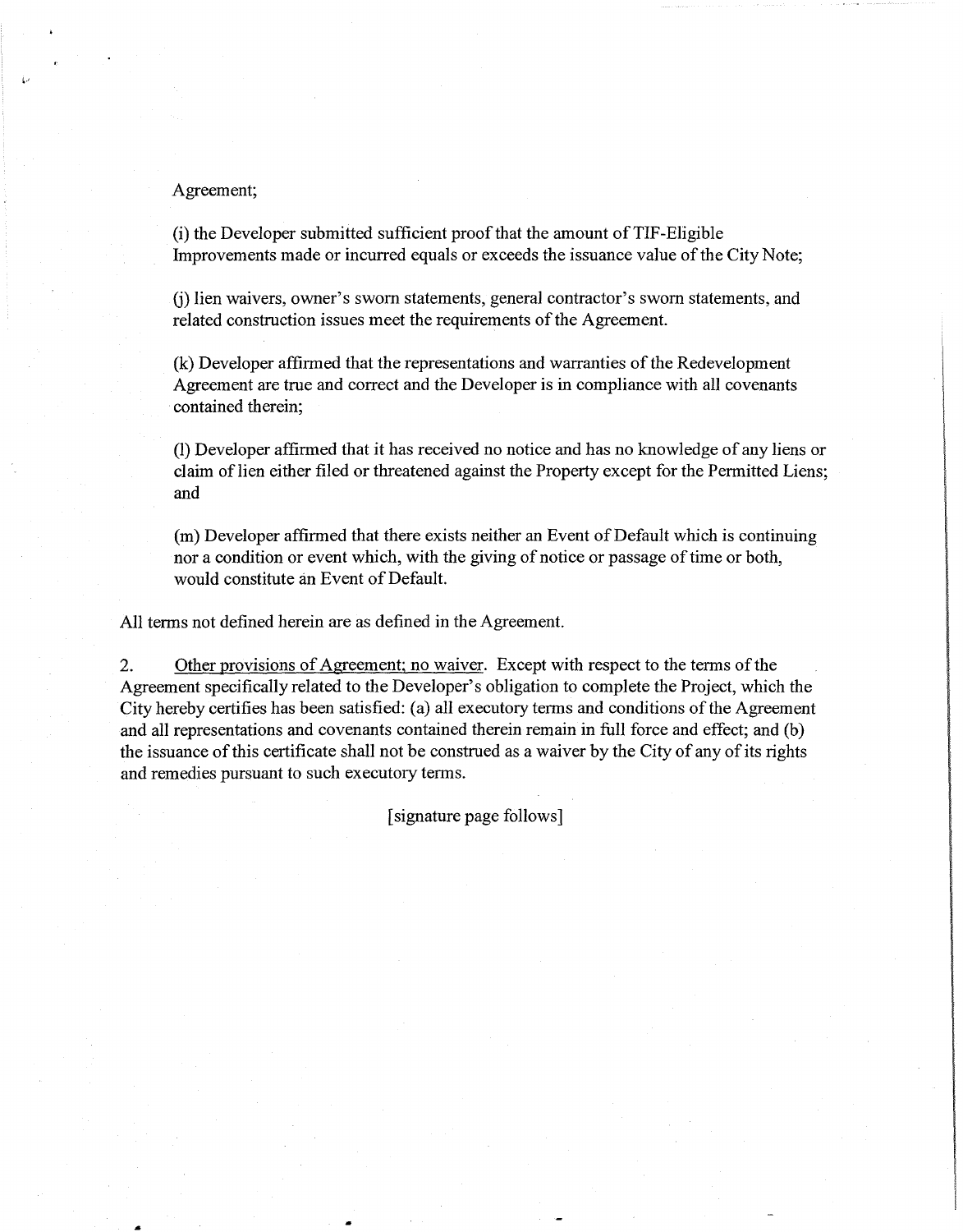IN WITNESS WHEREOF, the City has caused this Certificate of Completion to be executed on  $\triangle$ ecumber  $\triangle$ 2010.

> CITY OF CHICAGO, by and through its Department of Community Development

By:

) ss

**Acting Commissioner** 

STATE OF ILLINOIS

COUNTY OF COOK (1)

Lauce Glussan,  $\alpha$  is notary public in and for the said County, in the State *d*foresaid, DO HEREBY CERTIFY that Andrew J. Mooney, personally known to me to be the Acting Commissioner of the Department of Community Development of the City of Chicago (the "City"), and personally known to me to be the same person whose name is subscribed to the foregoing instrument, appeared before me this day in person and acknowledged that she signed, sealed, and delivered said instrument pursuant to the authority given to her by the City, as her free and voluntary act and as the free and voluntary act of the City, for the uses and purposes therein set forth.

GIVEN under my hand and official seal this 6 day of December  $\,2010.$ 

My Commission Expires  $9.28$ 

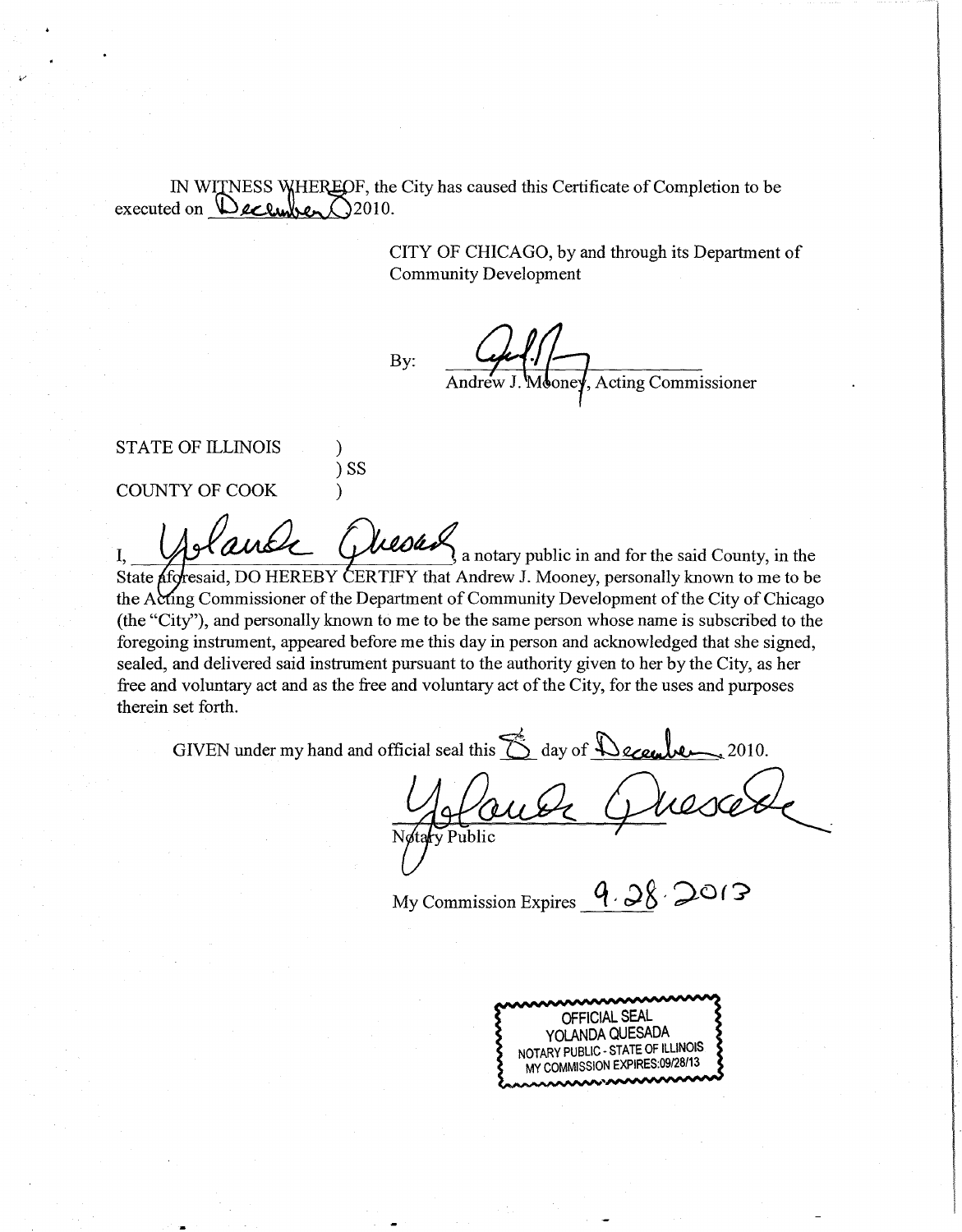# **PROPERTY**

[see attached]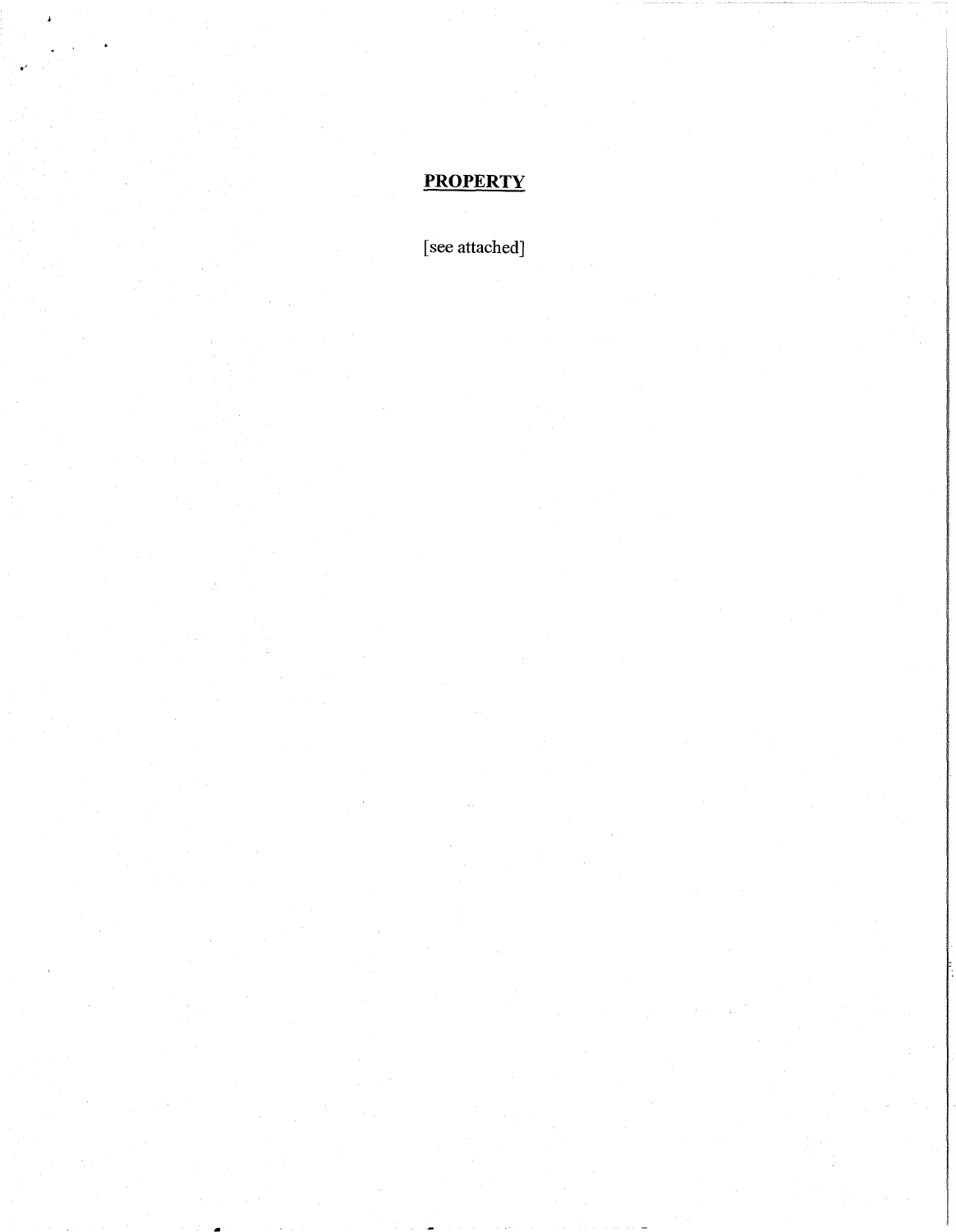## **EXHIBIT A**

### **Legal Description**

A TRACT OF LAND IN THE SOUTHEAST OUARTER OF SECTION 32, TOWNSHIP 40 NORTH, RANGE 13. RAST OF THE THIRD PRINCIPAL MERIDIAN, COMPRISED OF A PART OF EACH OF LOTS 1. 10, 11, 12, 13, 14, 15 AND 16 IN COUNTY CLERK'S DIVISION OF THE RAST THREE QUARTERS OF SAID SECTION 32, TOGETHER WITH BLOCKS 35, 36 AND VACATED BLOCKS 53 AND 54, AND THE STRIPS OF LAND, FORMERLY STREETS, ADJACENT TO SAID BLOCKS IN PECK'S ADDITION TO CHICAGO, BEING A SUBDIVISION OF THE SOUTHEAST QUARTER OF SAID SECTION 32, WHICH TRACT OF LAND IS BOUNDED AND DESCRIBED AS FOLLOWS:

COMMENCING ON THE WEST LINE OF THE SOUTHEAST QUARTER OF SAID SECTION 32, AT THE INTERSECTION OF SAID LINE WITH THE WESTWARD EXTENSION OF THE NORTH LINE OF THE 18 FOOT WIDE PUBLIC ALLEY LYING NORTH OF AND ADJACENT TO THE NORTH LINE OF BLOCK 1 IN MILLS AND SON'S SUBDIVISION NUMBER 4 OF PART OF THE SOUTHEAST QUARTER OF SAID SECTION 32. AND RUNNING THENCE NORTH 00 DEGREES 35 MINUTES 30 SECONDS WEST. (THE BASIS OF BEARING ASSUMED) ALONG THE WEST LINE OF SAID SOUTHEAST QUARTER. SAID WEST LINE BEING THE CENTER LINE OF NORTH AUSTIN AVENUE, A DISTANCE OF 540.02 FEET: THENCE SOUTH 90 DEGREES 00 MINUTES 00 SECONDS EAST, A DISTANCE OF 83.00 FEET; THENCE SOUTH 62 DEGREES 11 MINUTES 24 SECONDS EAST, A DISTANCE OF 42.25 FEET, THENCE NORTH 89 DEGREES 52 MINUTES 54 SECONDS EAST, ALONG A LINE 40 FEET SOUTHERLY OF AND PARALLEL WITH THE CENTER LINE OF A RAILROAD TRACK, SINCE REMOVED, A DISTANCE OF 330.50 FEET TO A POINT OF CURVE; THENCE EASTERLY ALONG THE ARC OF A CIRCLE, CONVEX TO THE NORTH, AND 40.00 FEET SOUTHERLY OF AND PARALLEL WITH A RAILROAD TRACK, SINCE REMOVED, AND TANGENT TO THE LAST DESCRIBED COURSE, AN ARC DISTANCE OF 64.58 FEET, TO A POINT OF TANGENCY, THE CHORD OF SAID ARC BEING 64.52 FEET LONG AND BEARTING SOUTH 85 DEGREES 53 MINUTES 52 SECONDS RAST: THENCE SOUTH 81 DEGREES 40 MINUTES 37 SECONDS EAST, TANGENT TO THE LAST DESCRIBED ARC BEING 40 FEET SOUTHERLY OF AND PARALLEL WITH A RATLROAD TRACK, SINCE REMOVED, A DISTANCE OF 170.10 FEET, TO A POINT IN THE EAST LINE OF THE WEST 683.00 FEET OF THE WEST HALF OF THE SOUTHEAST QUARTER OF SAID SECTION 32, BEING THE POINT OF BEGINNING OF THE HEREINAFTER DESCRIBED TRACT OF LAND:

THENCE SOUTH 00 DEGREES 35 MINUTES 30 SECONDS EAST, ALONG THE EAST LINE OF THE WEST 683.00 FEET OF THE WEST HALF OF THE SOUTHEAST QUARTER OF SAID SECTION 32, A DISTANCE OF 430.02 FEET; THENCE NORTH 89 DECREES 50 MINUTES 50 SECONDS RAST, ALONG A LINE 60.00 FEET NORTH OF AND PARALLEL WITH THE NORTH LINE OF SAID 18.00 FOOT WIDE ALLEY, A DISTANCE OF 371.73 FEET, THENCE SOUTH 00 DECREES 39 MINUTES 00 SECONDS EAST. ALONG A LINE 33.00 FEET EAST OF AND PARALLEL WITH THE CENTER LINE AND A NORTHWARD PROLONGATION THEREOF, OF NORTH MONITOR AVENUE, A DISTANCE OF 101.00 FEET, TO AN INTERSECTION WITH THE SOUTH LINE OF THE NORTH 41.00 FEET OF LOTS 2 AND 3 IN KEENEY INDUSTRIAL DISTRICT, BEING AN OWNER'S DIVISION IN THE SOUTHEAST QUARTER OF SAID SECTION 32; THENCE EAST ALONG THE SOUTH LINE OF THE NORTH 41.0 FEET. AFORESAID, A DISTANCE OF 907.27 FEET, TO AN INTERSECTION WITH A LINE 907.24 FEET EAST OF AND PARALLEL WITH THE WEST LINE OF LOT 3 IN SAID KEENEY INDUSTRIAL DISTRICT (SAID WEST LINE OF LOT 3 BEING THE EAST LINE OF N. MONITOR AVENUE); THENCE SOUTH ALONG SAID PARALLEL LINE, A DISTANCE OF 10.00 FEET, TO AN INTERSECTION WITH THE SOUTH LINE OF THE NORTH 51.00 FEET OF LOTS 1 AND 2 IN KEENEY INDUSTRIAL DISTRICT AFORESAID, THENCE EAST ALONG SAID SOUTH LINE OF THE NORTH 51.00 FEET OF LOTS 1 AND 2 IN KEENEY INDUSTRIAL DISTRICT, A DISTANCE OF 188.75 FEET, THENCE SOUTH ALONG A LINE PERPENDICULAR TO SAID SOUTH LINE OF THE NORTH 51.00 FEET, A DISTANCE OF 66.00 FEET TO AN INTERSECTION THE SOUTH LINE OF THE NORTH 117.00 FEET OF LOT 1 IN SAID, 5 KEENEY INDUSTRIAL DISTRICT; THENCE EAST ALONG SAID SOUTH LINE OF THE NORTH 117.00 FEET OF LOT 1 IN KEENEY INDUSTRIAL DISTRICT, A DISTANCE OF 441.36 FEET, TO AN INTERSECTION WITH THE EAST LINE OF SAID LOT 1; THENCE NORTH ALONG SAID EAST LINE OF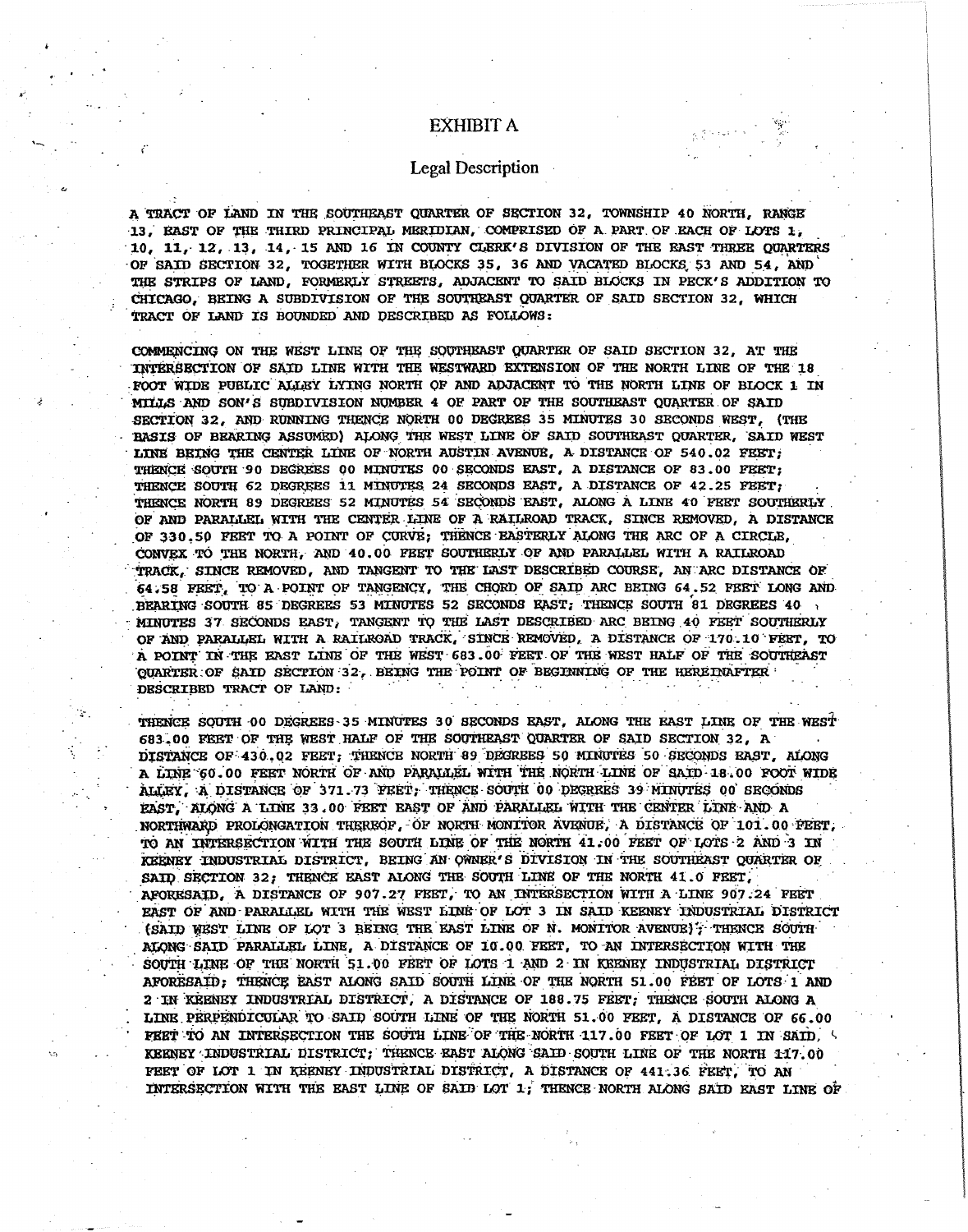LOT 1. SAID EAST LINE BEING 66.00 FEET WEST FROM AND PARALLEL WITH THE EAST LINE OF SAID SOUTHEAST QUARTER OF SECTION 32, A DISTANCE OF 117.00 FEET, TO THE NORTHEAST CORNER OF SAID LOT 1; THENCE EAST ALONG THE EASTWARD PROLONGATION OF THE NORTH LINE OF SAID LOT 1, A DISTANCE OF 66.00 FEET, TO AN INTERSECTION WITH THE EAST LINE OF SAID SOUTHEAST QUARTER OF SECTION 32; THENCE NORTH ALONG SAID EAST LINE OF THE SOUTHEAST OUARTER OF SECTION 32. A DISTANCE OF 532.29 FEET. TO AN INTERSECTION WITH A LINE 50 FEET SOUTH OF AND PARALLEL WITH THE CENTER LINE OF THE MOST SOUTHERLY YARD TRACK OF CP RAIL; THENCE NORTH 88 DEGREES 56 MINUTES 14 SECONDS WEST ALONG A LINE 50 FERT SOUTH OF AND PARALLEL WITH THE CENTER LINE OF SAID SOUTHERLY YARD TRACK, A DISTANCE OF 432.37 FEET, TO A POINT OF CURVE; THENCE WESTERLY ALONG THE ARC OF A CIRCLE, CONVEX TO THE NORTH, BEING 50 FEET SOUTH OF AND PARALLEL WITH THE CENTER LINE OF SAID SOUTHERLY YARD TRACK, AN ARC DISTANCE OF 136.16 FEET, THE CHORD OF SAID ARC BEING 136.16 FEET LONG AND BEARING NORTH 89 DEGREES 12 MINUTES 52 SECONDS WEST: THENCE SOUTH 89 DEGREES 52 MINUTES 48 SECONDS WEST ALONG A LINE 50 FEET SOUTH OF AND PARALLEL WITH THE CENTRR LINE OF SAID SOUTHERLY YARD TRACK, A DISTANCE OF 606.70 FEET, TO A LINE 1140 FEET WEST OF AND PARALLEL WITH THE WEST LINE OF NORTH CENTRAL AVENUE VIADUCT; THENCE NORTH 00 DEGREES 45 MINUTES 09 SECONDS WEST ALONG THE LINE 1140 FEET WEST OF AND PARALLEL WITH THE WEST LINE OF NORTH CENTRAL AVENUE VIADUCT, A DISTANCE OF 14.00 FEET, TO A LINE 36 FEET SOUTH OF AND PARALLEL WITH THE CENTER LINE OF SAID SOUTHERLY YARD TRACK: THENCE SOUTH 89 DEGREES 52 MINUTES 53 SECONDS WEST ALONG SAID LINE 36 FEET SOUTH OF AND PARALLEL WITH THE CENTER LINE OF SAID YARD TRACK, A DISTANCE OF 797.61 FEET, TO THE EAST LINE OF THE WEST 683.00 FEET OF THE WEST HALF OF THE SOUTHEAST QUARTER OF SAID SECTION 32; THENCE SOUTH 00 DEGREES 35 MINUTES 30 SECONDS EAST ALONG THE EAST LINE OF THE WEST 683.00 FEET OF THE WEST HALF OF THE SOUTHEAST QUARTER OF SAID SECTION 32, A DISTANCE OF 68.74 FEET, TO THE POINT OF BEGINNING, IN COOK COUNTY, ILLINOIS.

(EXCEPTING THEREFROM THE FOLLOWING DESCRIBED PARCEL OF LAND:

 $\mathcal{L}(\mathbf{X})$  and  $\mathcal{L}(\mathbf{X})$ 

 $\sim 10$ 

 $\mathcal{L}^{\text{max}}$ 

 $\sim 100$ 

 $\sim 10^{-1}$ 

THAT PART OF THE NORTH 664.42 FEET OF THE EAST 1075 FEET OF THE SOUTHEAST QUARTER OF SECTION 32 AND THE WEST 66 FEET OF CENTRAL AVENUE EAST OF AND CONTIGUOUS TO THE NORTH 117 FEET OF THE EAST 441.36 FEET OF LOT 1, AND ALSO THAT PART OF SAID LOT 1 IN KEENEY INDUSTRIAL DISTRICT, BEING AN OWNER'S DIVISION IN THE SOUTHEAST QUARTER OF SECTION 32, ACCORDING TO THE PLAT THEREOF RECORDED DECEMBER 31, 1924 AS DOCUMENT 8732302, ALL IN TOWNSHIP 40 NORTH, RANGE 13, EAST OF THE THIRD PRINCIPAL MERIDIAN, IN COOK COUNTY, ILLINOIS, BOUNDED AND DESCRIBED AS FOLLOWS:

 $\label{eq:2} \mathcal{L}(\mathcal{L}^{\mathcal{L}}(\mathcal{L}^{\mathcal{L}}(\mathcal{L}^{\mathcal{L}}(\mathcal{L}^{\mathcal{L}}(\mathcal{L}^{\mathcal{L}}(\mathcal{L}^{\mathcal{L}}(\mathcal{L}^{\mathcal{L}}(\mathcal{L}^{\mathcal{L}}))))))$ 

 $\sim$ 

**Service** 

**Contract** 

COMMENCING AT THE EAST QUARTER CORNER OF SECTION 32 AFORESAID; THENCE ON AN ASSUMED BEARING OF SOUTH 01 DEGREE 59 MINUTES 55 SECONDS EAST ALONG THE EAST LINE OF THE SOUTHEAST QUARTER OF SECTION 32 AFORESAID, 40.614 METERS (133.25 FEET) TO A LINE 50 FEET SOUTH OF AND PARALLEL WITH THE CENTER LINE OF THE MOST SOUTHERLY TRACK OF CP RAIL AND FOR A POINT OF BEGINNING, THENCE CONTINUING SOUTH 01 DEGREE 59 MINUTES 55 SECONDS RAST ALONG SAID EAST LINE OF THE SOUTHEAST QUARTER OF SECTION 32, A DISTANCE OF 197.906 METERS (649.30 FEET), TO THE EASTERLY EXTENSION OF THE SOUTH LINE OF THE NORTH 117 FEET OF LOT 1 AFORESAID; THENCE SOUTH 88 DEGREES 36 MINUTES 31 SECONDS WEST ALONG SAID EASTERLY EXTENSION AND SOUTH LINE OF THE NORTH 117.00 FEET OF LOT 1 AFORESAID, A DISTANCE OF 236.95 FEET, TO AN INTERSECTION WITH A LINE 170.94 FEET WEST OF AND PARALLEL WITH THE EAST LINE OF SAID LOT 1; THENCE NORTH 01 DEGREE 59 MINUTES 55 SECONDS WEST ALONG THE LAST DESCRIBED PARALLEL LINE, A DISTANCE OF 117.00 FEET, TO AN INTERSECTION WITH THE NORTH LINE OF SAID LOT 1. THENCE SOUTH 88 DEGREES 36 MINUTES 31 SECONDS WEST ALONG THE NORTH LINE OF LOTS 1 AND 2 IN KEENEY INDUSTRIAL DISTRICT AFORESAID, A DISTANCE OF 395.95 FEET, THENCE

 $\overline{2}$